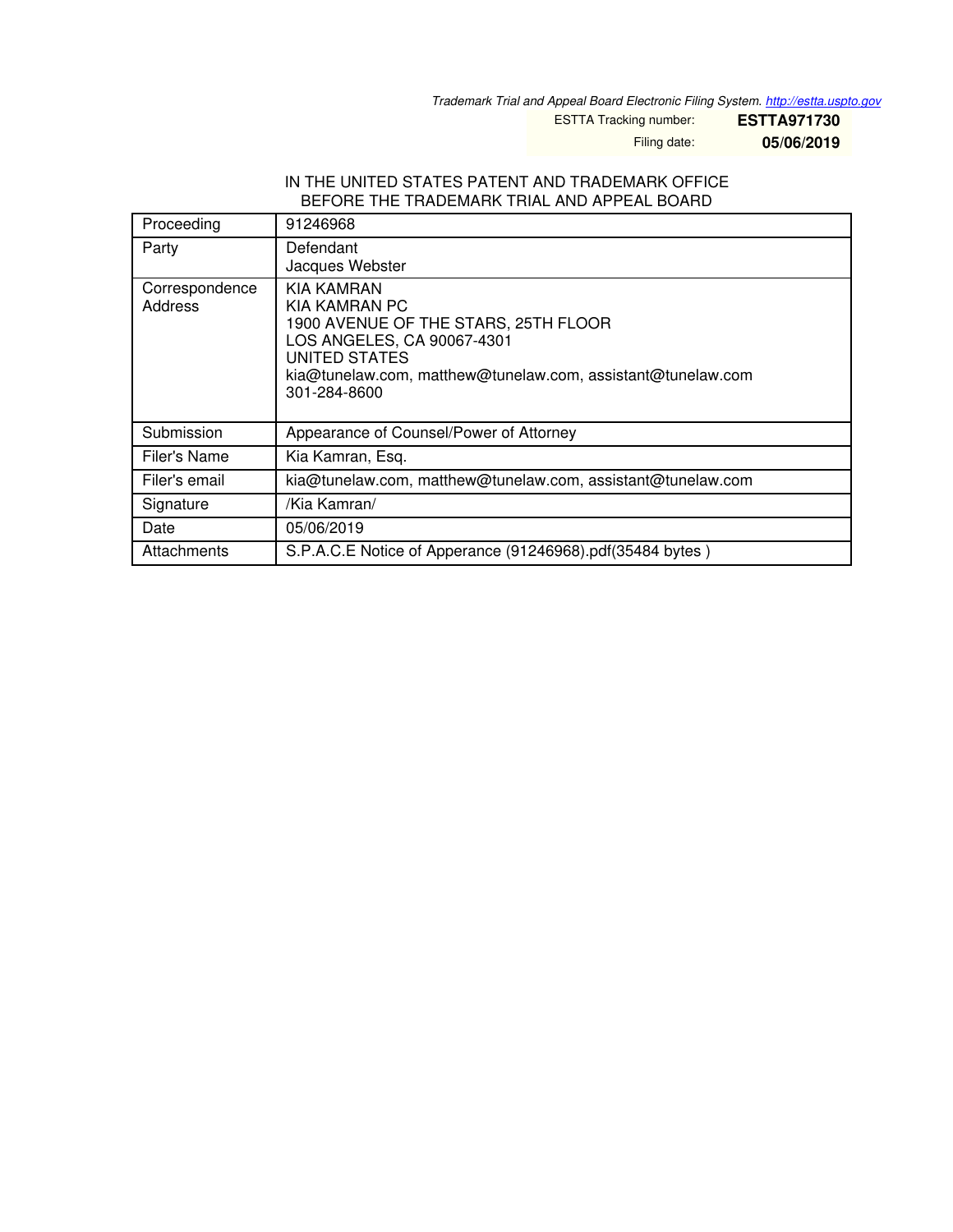# IN THE UNITED STATES PATENT AND TRADEMARK OFFICE BEFORE THE TRADEMARK TRIAL AND APPEAL BOARD

| Dominick Russell, | Opposition No         |
|-------------------|-----------------------|
| Opposer,          |                       |
|                   | <b>Application Se</b> |
| v.                | Mark: S.P.A.C         |
|                   |                       |
| Jacques Webster,  |                       |
|                   |                       |
| Applicant.        |                       |
|                   |                       |

o. 91246968

erial No. 88/096,372 S.E 1991

### NOTICE OF APPEARANCE OF COUNSEL

Pursuant to TBMP § 114.03 and 37 CFR § 2.17(c), Kia Kamran hereby appoints Matthew Stearns, an associate of Kia Kamran, P.C., as additional counsel authorized to represent Applicant, Jacques Webster, and hereby gives notice of his appearance in the above-captioned proceeding.

Respectfully Submitted,

Dated: May 06, 2019 By: /Kia Kamran/

Kia Kamran, Esq. Matthew Stearns, Esq. Kia Kamran P.C. Attorneys for Applicant 1900 Avenue of the Stars, 25th Floor Los Angeles, CA 90067-4301 (310) 284-8600